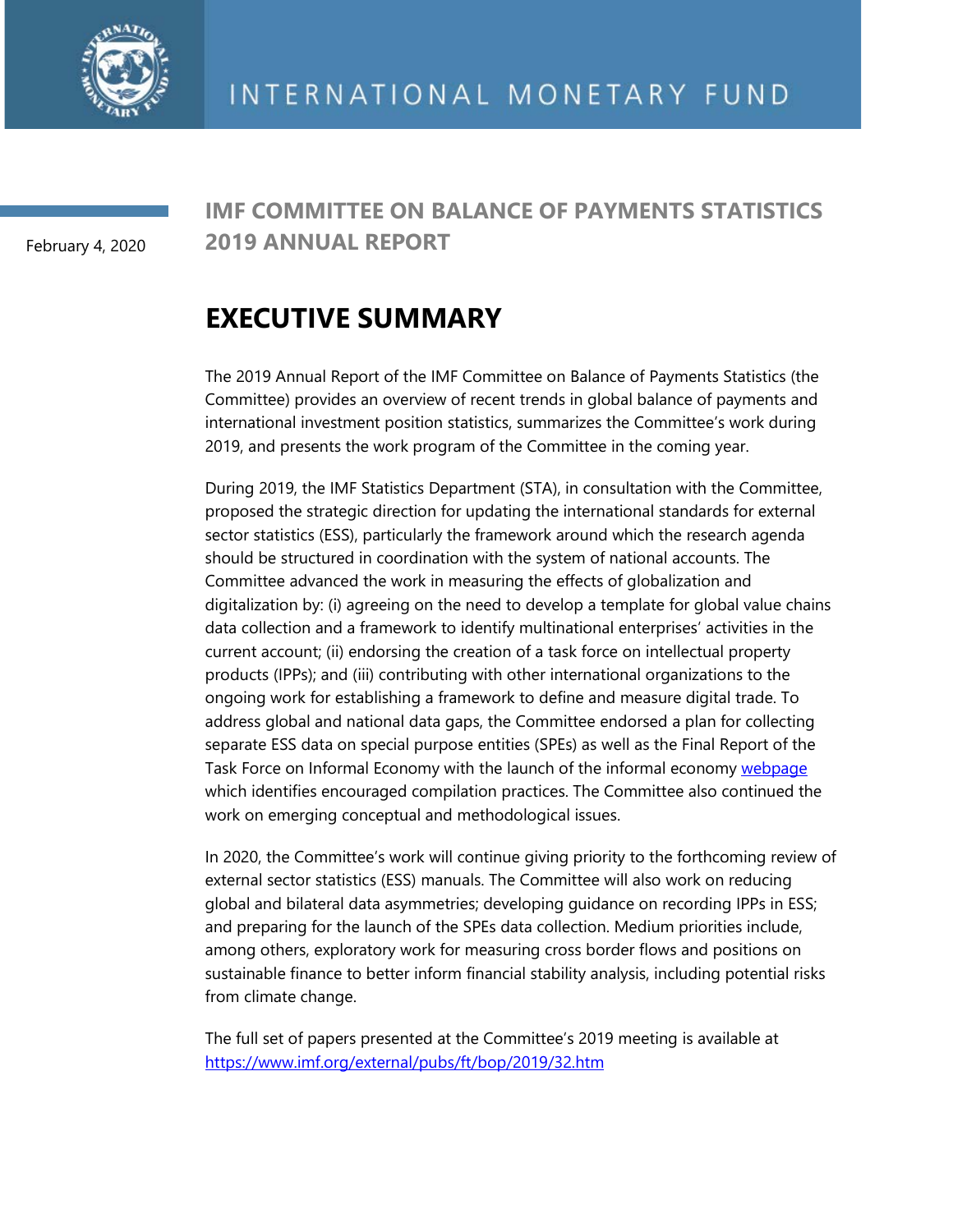| Approved By<br><b>Louis Marc Ducharme</b>                                                             | Prepared by Carlos Sánchez-Muñoz, Paul Austin, Alicia Hierro, and<br>Tamara Razin of the Statistics Department |  |
|-------------------------------------------------------------------------------------------------------|----------------------------------------------------------------------------------------------------------------|--|
| <b>CONTENTS</b>                                                                                       |                                                                                                                |  |
|                                                                                                       |                                                                                                                |  |
|                                                                                                       |                                                                                                                |  |
|                                                                                                       | RECENT TRENDS IN GLOBAL BALANCE OF PAYMENTS AND IIP DATA________________________4                              |  |
|                                                                                                       | WORK UNDERTAKEN BY THE IMF STATISTICS DEPARTMENT AND THE COMMITTEE                                             |  |
|                                                                                                       |                                                                                                                |  |
| A. Strategic Direction of the Next Review of International Standards _______________________________6 |                                                                                                                |  |
| B. Globalization, Digitalization, and Financial Interconnectedness: Challenges for ESS __________7    |                                                                                                                |  |
|                                                                                                       |                                                                                                                |  |
|                                                                                                       |                                                                                                                |  |
| <b>FIGURES</b>                                                                                        |                                                                                                                |  |
| 1. Global Balances on Current Account (in Billions of US Dollars) ________________________________5   |                                                                                                                |  |
| 2. Global Financial Assets and Liabilities (in Billions of US Dollars) _____________________________5 |                                                                                                                |  |
| 3. Global Balances on Current Account (Percentage of Global GDP) __________________________5          |                                                                                                                |  |
| <b>APPENDIX</b>                                                                                       | 4. Global Financial Assets and Liabilities (Percentage of Global GDP) ________________________5                |  |
|                                                                                                       | I. Membership of the IMF Committee on Balance of Payments Statistics and Representatives of                    |  |

IOs \_\_\_\_\_\_\_\_\_\_\_\_\_\_\_\_\_\_\_\_\_\_\_\_\_\_\_\_\_\_\_\_\_\_\_\_\_\_\_\_\_\_\_\_\_\_\_\_\_\_\_\_\_\_\_\_\_\_\_\_\_\_\_\_\_\_\_\_\_\_\_\_\_\_\_\_\_\_\_\_\_\_\_\_\_\_\_\_\_\_\_\_\_\_\_10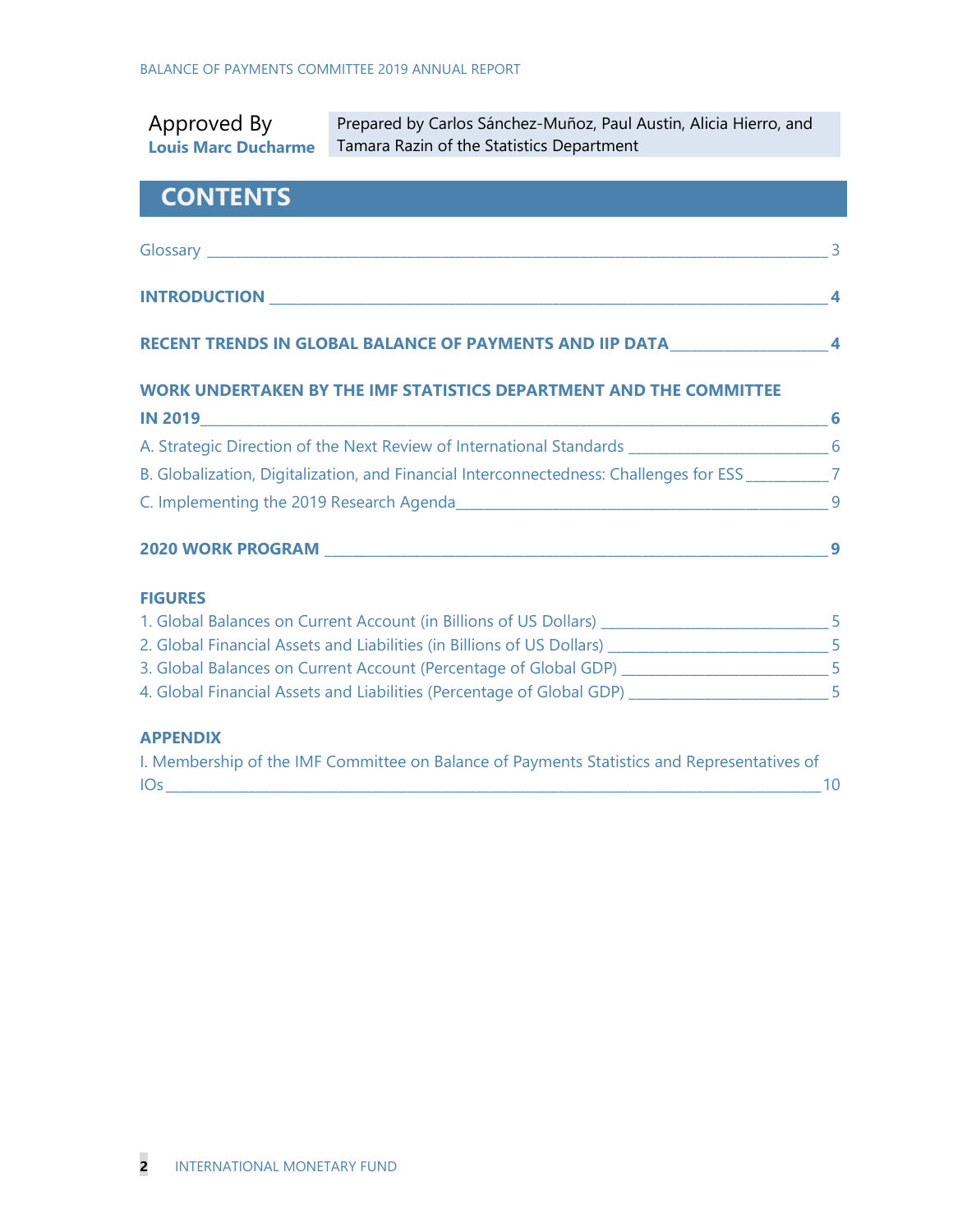## **Glossary**

| <b>BOPSY</b>    | <b>Balance of Payments Statistics Yearbook</b>                                     |
|-----------------|------------------------------------------------------------------------------------|
| BPM6            | Balance of Payments and International Investment Position Manual, sixth<br>edition |
| Committee       | <b>IMF Committee on Balance of Payments Statistics</b>                             |
| <b>CPIS</b>     | Coordinated Portfolio Investment Survey                                            |
| <b>ESS</b>      | External sector statistics                                                         |
| GVCs            | Global value chains                                                                |
| IE              | Informal economy                                                                   |
| <b>IIP</b>      | International investment position                                                  |
| IO <sub>S</sub> | International organizations                                                        |
| <b>IPP</b>      | Intellectual property products                                                     |
| NA              | National accounts                                                                  |
| PoC             | Proof of concept                                                                   |
| <b>SPEs</b>     | Special purpose entities                                                           |
| <b>STA</b>      | <b>IMF Statistics Department</b>                                                   |
| <b>TFIE</b>     | Task force on informal economy                                                     |
| <b>TFSPEs</b>   | Task force on special purpose entities                                             |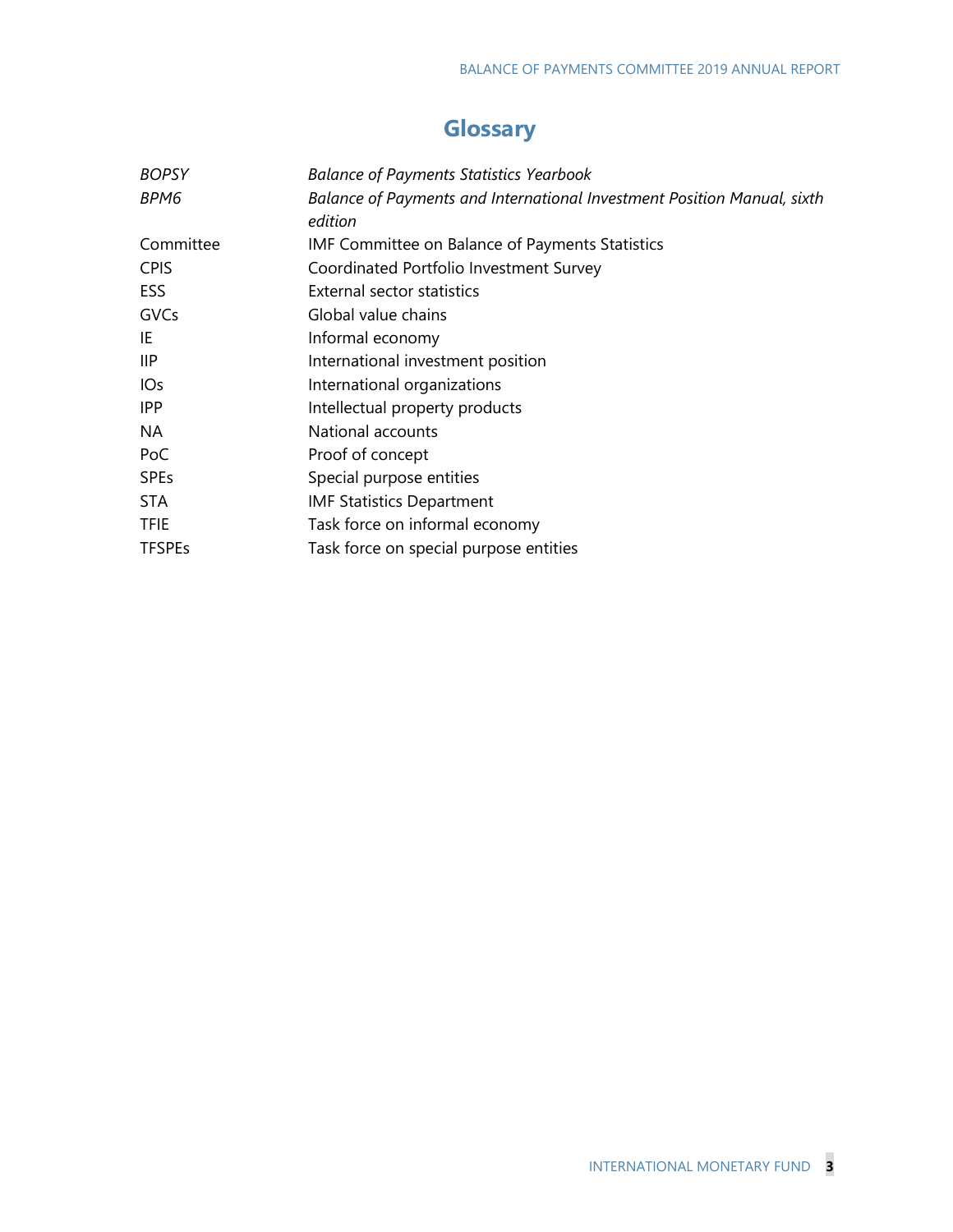# **INTRODUCTION**

**1. The IMF Committee on Balance of Payments Statistics (Committee) was set up by the IMF Executive Board in February 1992.** Initially, its main purpose was to oversee the implementation of the recommendations of two studies on imbalances in the recorded world current account and financial flows. The Committee's mandate has broadened over the years to (i) advise on setting methodological standards on external sector statistics (ESS); (ii) improve the availability, consistency, and reliability of balance of payments and international investment position (IIP) statistics; (iii) address data gaps on financial interconnectedness and balance sheet analysis; (iv) foster greater coordination of data compilation and dissemination among countries; and (v) facilitate the exchange of statistics.<sup>[1](#page-3-0)</sup>

**2. The Committee held its thirty-second meeting during October 29– November 1, 2019, in Thimphu, Bhutan, hosted by the Royal Monetary Authority of Bhutan.** The meeting attendees are listed in Appendix I.

**3.** The following three sections of this Annual Report examine recent trends in global balance of payments and IIP data; review the work undertaken by the Committee in 2019; and outline the Committee's work program for 2020.

# **RECENT TRENDS IN GLOBAL BALANCE OF PAYMENTS AND IIP DATA**

**4. The number of economies submitting ESS to the IMF continued increasing in 2019.** Annual balance of payments and IIP statistics for the period 2012–18 are published in the 2019 *Balance of Payments Statistics Yearbook* (*[BOPSY 2019](http://data.imf.org/?sk=7A51304B-6426-40C0-83DD-CA473CA1FD52&sId=1542634807764)*) electronic release. For the *BOPSY 2019*, 196 economies<sup>[2](#page-3-1)</sup> submitted balance of payments data and 168 also submitted IIP data (of which 117 reported quarterly IIP, compared to 115 in 2018). The balance of payments data reported by 172 of these countries followed the sixth edition of the *Balance of Payments and International Investment Position Manual* (*BPM6*), [3](#page-3-2) as compared to 169 in 2018. Data for countries that reported following the *BPM5* version were converted by the IMF Statistics Department (STA) using standardized conversion formulas.

<span id="page-3-0"></span><sup>&</sup>lt;sup>1</sup> The Committee's Terms of Reference are available at [https://www.imf.org/external/bopage/pdf/terms.pdf.](https://www.imf.org/external/bopage/pdf/terms.pdf)

<span id="page-3-1"></span><sup>2</sup> Includes 179 IMF members, 14 economies—non-IMF members, and three currency unions.

<span id="page-3-2"></span><sup>3</sup> Includes 157 IMF members, 12 economies—non-IMF members, and three currency unions.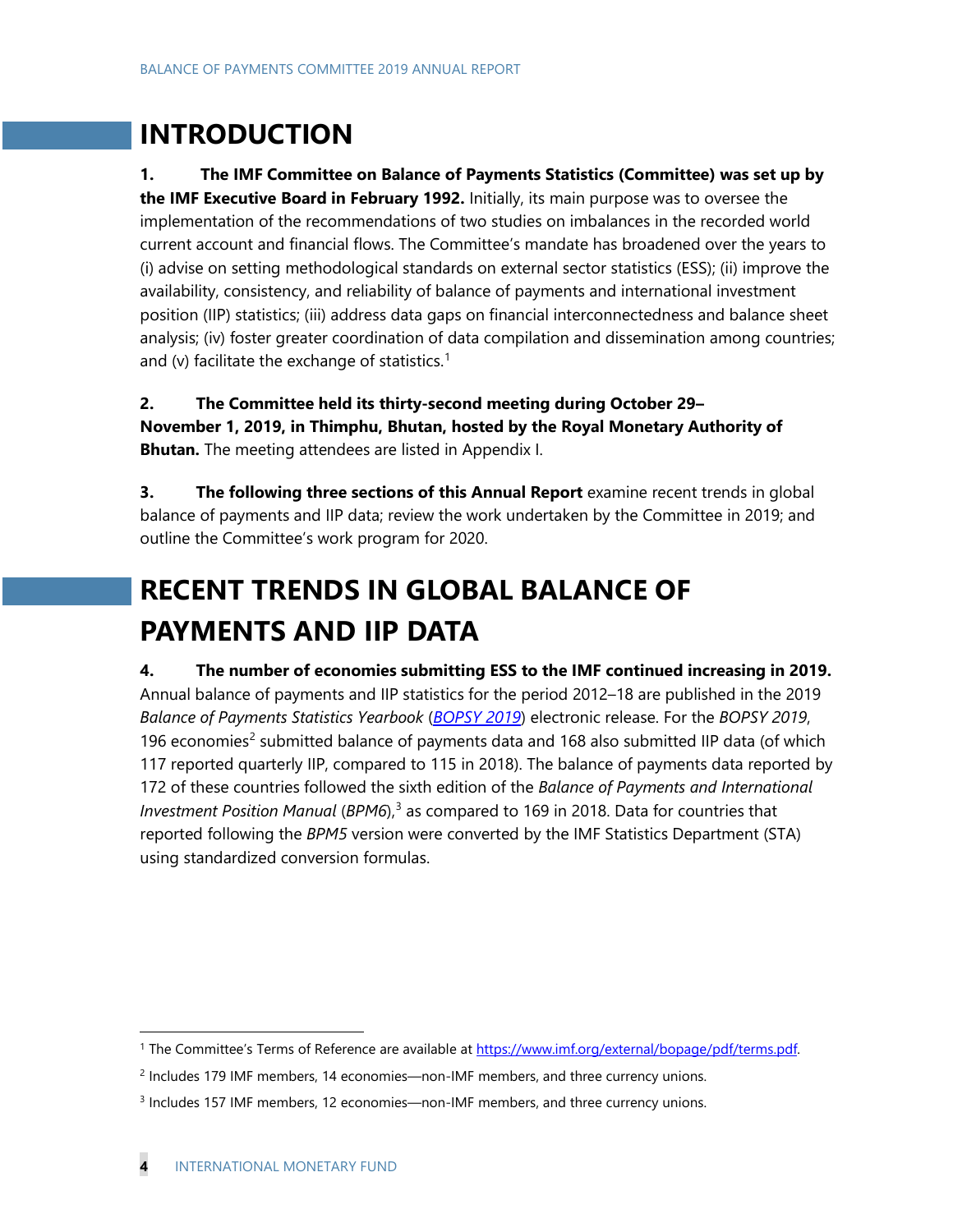#### **5. According to data published in** *BOPSY 2019***, current account asymmetries**

**decreased in 2018.** The global current account balance (reflecting the difference between current account receipts and payments) was consistently positive in 2012–18 [4](#page-4-0) (see *[BOPSY 2019](http://data.imf.org/?sk=7A51304B-6426-40C0-83DD-CA473CA1FD52&sId=1542634807764)* World and Country Tables, Table A-1). The balance decreased by 16.9 percent to \$352.0 billion in 2018, compared to \$423.7 billion in 2017, or from 0.5 to 0.4 percent of global GDP. The changes coincided with a significant decrease in current account balances. In 2018 (as in every year since 2012), the overall current account balance resulted from the positive balance on trade in goods and services (excess of exports over imports), while the balances on primary and secondary incomes were negative. The global current account balance represents 0.5 percent of the total gross current account transactions (credits plus debits) in 2018 compared to 0.6 percent in 2017 (see Figures 1 and 3).



<span id="page-4-0"></span><sup>&</sup>lt;sup>4</sup> While, at the global level, the balance of payments current account balances for all economies and international organizations (IOs) combined should be zero, in practice, they are not. Global current account imbalances are of interest to the Committee, as they are a symptom, among others, of estimation errors, incomplete coverage (e.g., missing data for a number of economies that do not report to the IMF, including some offshore centers), and asymmetric valuation that, when large, could lead to analytical mistakes.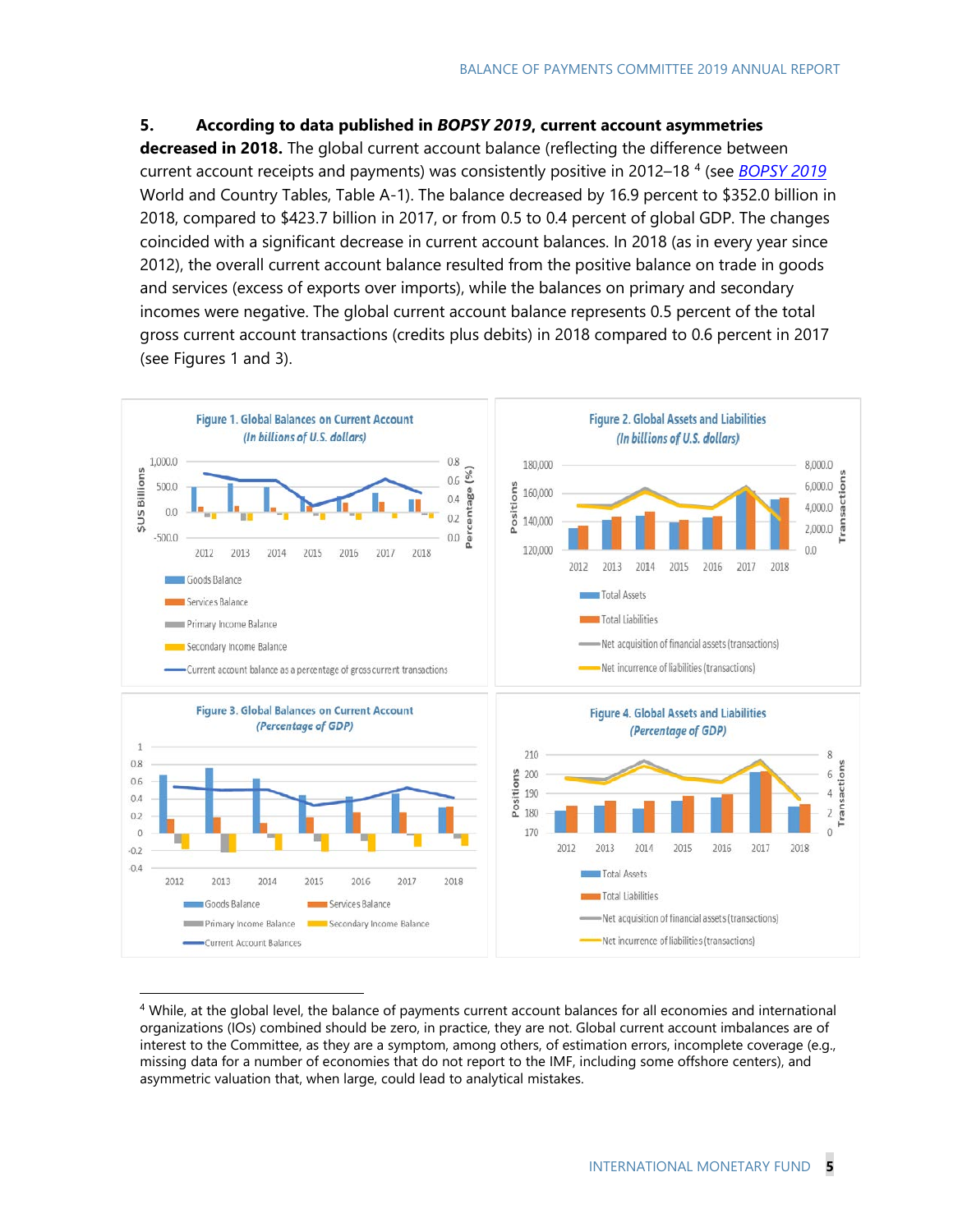**6. Financial account asymmetries also decreased in 2018.** The global financial account balance<sup>[5](#page-5-0)</sup> decreased by 31 percent to a positive \$147.6 billion in 2018 from a positive \$214.8 billion in 2017, or to 0.2 (from 0.3) in percentage of global GDP (see *[BOPSY 2019,](http://data.imf.org/?sk=7A51304B-6426-40C0-83DD-CA473CA1FD52&sId=1542634807764)*  Table A-1). This overall positive balance indicates more financial outflows than inflows at the global level, that is the net acquisition of financial assets is overestimated and/or the net incurrence of liabilities is understated (see Figures 2 and 4). One of the causes of financial account imbalances remains the undercoverage of offshore centers. In 2018, the balances on direct and portfolio investment registered opposite trends—switching from positive to negative for the former and from negative to positive for the latter. The sign of balances on financial derivatives, other investment, and reserve assets followed the 2017 trend: negative for other investment and positive for the other two components.

**7. Asymmetries between IIP assets and liabilities significantly increased in 2018.** World IIP assets decreased by 3.6 percent from \$161.7 trillion at end*–*2017 to \$155.9 trillion at end*-*2018, and IIP liabilities by 3.1 percent from \$161.9 to \$156.8 trillion, respectively (see *[BOPSY](http://data.imf.org/?sk=7A51304B-6426-40C0-83DD-CA473CA1FD52&sId=1542634807764) 2019,* Table E-2), with a net (negative) balance (liabilities higher than assets) that increased five-fold from \$-182.5 to \$-904.3 billion (from -0.2 to -1.1 in percentage of global GDP), respectively (see *[BOPSY 2019,](http://data.imf.org/?sk=7A51304B-6426-40C0-83DD-CA473CA1FD52&sId=1542634807764)* Table E-1).<sup>[6](#page-5-1)</sup> At the global level, the overall negative balance indicates incomplete coverage (e.g., undercoverage of offshore centers), asymmetries in the time of recording, and/or asymmetric valuations.

# **WORK UNDERTAKEN BY THE IMF STATISTICS DEPARTMENT AND THE COMMITTEE IN 2019**

### **A. Strategic Direction of the Next Review of International Standards**

**8. The Committee agreed on a strategy for updating the ESS manual in coordination with national accounts (NA), by scoping out the key conceptual, methodological, and measurement issues pivotal to the IMF's role in providing cutting-edge analysis and policy advice for its membership.** The position paper discussed at the 2019 meeting describes the overarching framework around which the Committee's research agenda will be structured linking it to the main policy priorities in a fast-changing global economic and financial environment. The

<span id="page-5-0"></span><sup>&</sup>lt;sup>5</sup> As in the case of the current account global balance, global financial flows should also cancel out and sum up to zero since any positive financial account balance of any country vis-à-vis the rest of the world (except for holdings of monetary gold bullion) should be offset by a negative financial account balance of its counterparts altogether.

<span id="page-5-1"></span> $6$  The balances of IIP assets and liabilities for all economies and international organizations (IOs) combined should be a net positive figure at the world level, corresponding to the value of holdings of gold bullion included in monetary gold (i.e., an asset with no corresponding liability). Gold bullion included in monetary gold is recorded as an asset in the IIP accounts, and there is no corresponding liability. Based on data published in the World Tables in *International Financial Statistics,* holdings of monetary gold were around US\$1.4 trillion at end-2018 (i.e., significantly above the difference between global external assets and liabilities).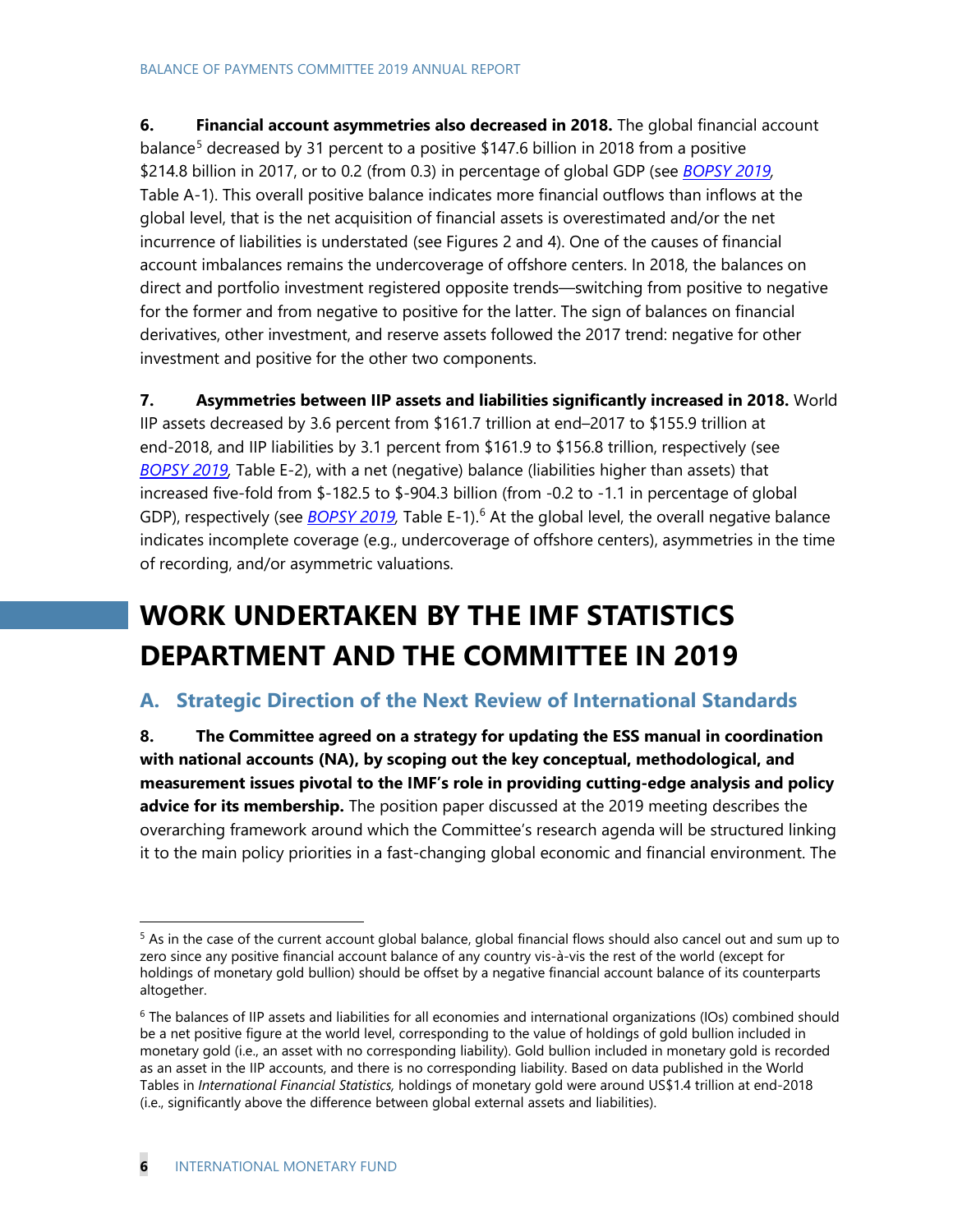Committee and the Inter-secretariat Working Group on National Accounts will establish a coordination mechanism for dealing with cross-cutting topics.

**9. The main priorities identified in the position paper are globalization, digitalization, drivers from the evolution of financial and payments systems, and other issues in the research agendas of the national and international accounts.** The strategy identifies areas of work in progress, including those of other IOs; and underscores that the aspiration of a one-statistical-standard-fits-all approach needs to be weighed against manifold (and sometimes competing) needs, especially concerning a varied statistical capacity across the IMF membership.

### **B. Globalization, Digitalization, and Financial Interconnectedness: Challenges for ESS**

**10. The Committee discussed ways of advancing the work in measuring the effects of globalization.** With the increasing fragmentation of production across borders, more detailed data are needed to understand global value chains (GVCs). The Committee endorsed the development by the IMF and the OECD of a reporting template for GVCs data collection identifying two reporting levels with (i) core or minimum set of items for countries with low statistical capacity and (ii) extensions accomplishable for more statistically developed economies. For multinational enterprises, a framework should provide supplementary data that highlight their role in the current account.

**11. The Committee endorsed a collection plan for data on special purpose entities (SPEs) and the need for the IMF to develop guidelines for compilers.** In a complex global financial system, SPEs play an important role. In 2016, the Committee had mandated a Task Force on SPEs (TFSPEs) to develop a strategy to address existing data gaps. The work of the TFSPE resulted in an internationally-agreed definition of SPEs plus a typology of SPEs and plans to establish a data collection framework to identify separately SPE external transactions and positions. The implementation plan endorsed by the Committee at its 2019 meeting targets the release of annual data around end-2021 for reference year 2020. STA will develop operational guidelines to assist national compilers implement the SPE data collection.

**12. The Committee endorsed the creation of a task force (TF) on intellectual property products (IPPs).** The rising importance of IPPs in production processes, large transactions associated with the reallocation of IPPs within multinational groups, rapid development of high-end technological production and digital trade, and new forms of IPPs result in growing IPP transactions. Compilers face challenges in covering these data due to their complexity and intangible nature. The TF will develop guidance for IPPs compilation in coordination with NA, building on work done by the OECD and Eurostat.

#### **13. The need for digital trade definitions and compilation guidance will be addressed with the launch of the** *OECD/WTO/IMF Handbook on Measuring Digital Trade* **(***The*

*Handbook***)***.* Digitalization is changing the way firms produce and market goods and services across borders, and its measurement is of critical importance. *The Handbook* sets out the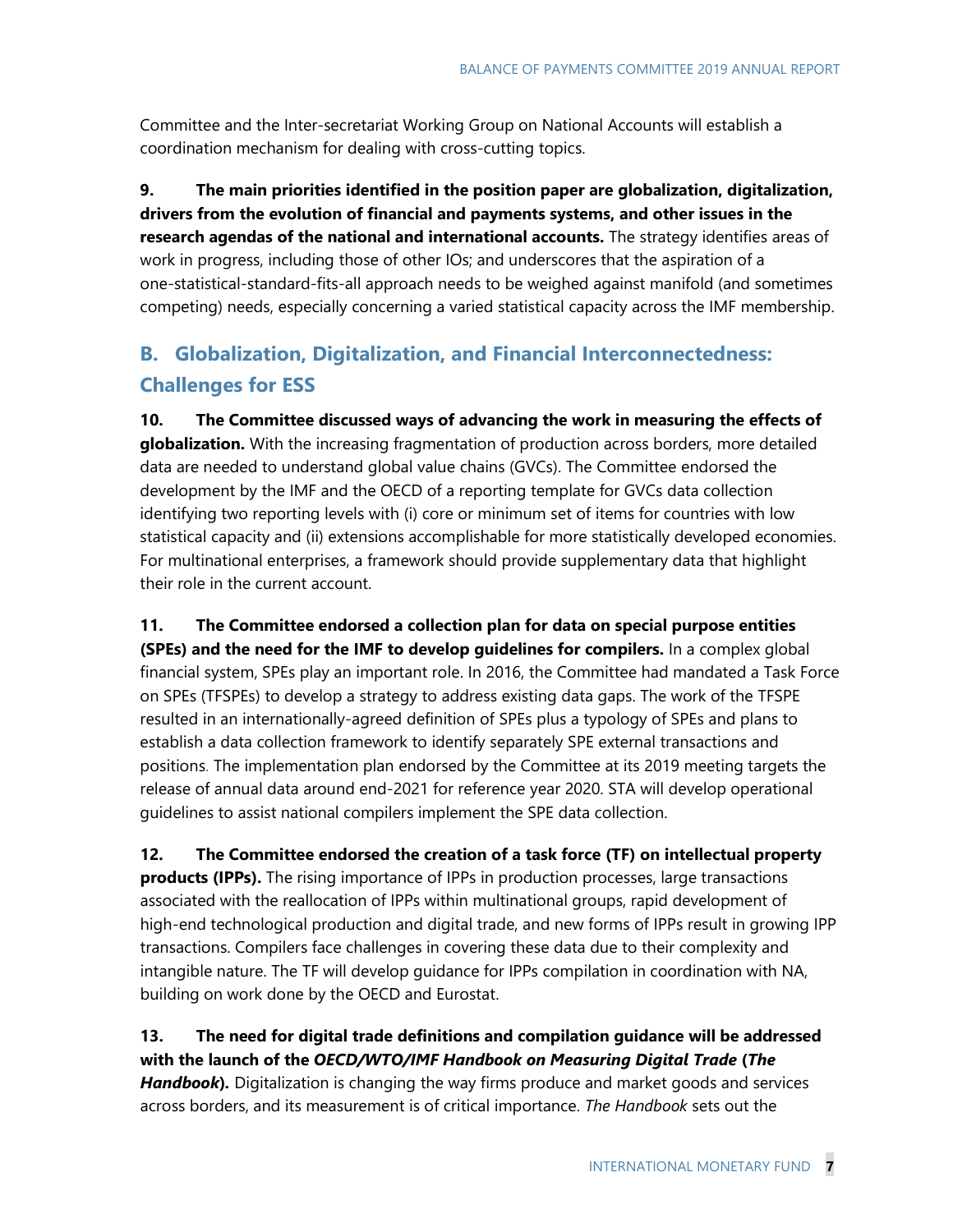conceptual framework and provides the definition of digital trade, and compilation guidance on digital trade measurement. For addressing data gaps, the Committee sought the IMF's help for countries to gain access to e-commerce data from large digital platforms.

**14. The work of the Task Force on Informal Economy (TFIE) established by the Committee in 2017 culminated with its final report and the launch of the informal economy (IE) [Webpage.](https://www.imf.org/en/Data/Statistics/informal-economy-data)** The coverage of the IE in ESS continues to be a challenge, particularly for low-income economies. The TFIE was established for addressing data gaps in covering informal, underground, and illegal activities in the international accounts; its work was centered on identifying "encouraged practices" in IE data compilation, building on the conceptual frameworks defined by different IOs. The webpage disseminates available information on the economies' compilation practices enabling peer learning; and will be routinely updated to take account of practices shared by IMF member countries.

**15. Reducing global and bilateral data asymmetries remains challenging.** Asymmetries in the global balance of payments accounts signal a lack of statistical capacity in some countries to adequately measure the cross-border transactions, and have the potential to misguide policy making. The Committee agreed that further research is needed to tackle known and emerging triggers for these asymmetries and supported a more bilaterally focused approach for addressing statistical discrepancies. Some Committee members (in particular US, Germany, and the Netherlands) volunteered to study their bilateral asymmetries and report their results at the 2020 Committee meeting.

**16. The Committee continued efforts to enhance the data needed to support analysis of financial interconnectedness.** With the support of the Committee, STA undertook a proof of concept (PoC) of a potential centralized database hosted by the IMF enabling the exchange of information on main securities' issuers and their institutional sector. The database would significantly contribute to disaggregating coordinated portfolio investment survey (CPIS) data by country and sector of securities' issuers and holders (i.e., who finances whom). Based on the PoC's successful outcome, STA invited CPIS reporting economies to participate in the centralized exchange of information and will take a final decision on whether to build up the database based on a critical mass of positive responses and a reasonable coverage of total CPIS assets.

**17. In 2019, the Committee conducted a study on the feasibility of improving data availability on stock/flow reconciliation and IIP currency composition in the context of the IMF's External Sector Report (ESR) to support external vulnerabilities analysis.** The IMF's initiative to compile and disseminate currency composition data was introduced in *BPM6* and strongly recommended by the second phase of the G20 Data Gaps Initiative (DGI 2); however, its compilation remains challenging for many countries. [7](#page-7-0) Based on the study, a gradual approach is

<span id="page-7-0"></span> $<sup>7</sup>$  A DGI-2 Workshop on IIP Currency Compilation is planned for March 2020 to share national experiences in</sup> compiling the dataset, with a view to improving source data and estimation techniques particularly for those economies with compilation challenges.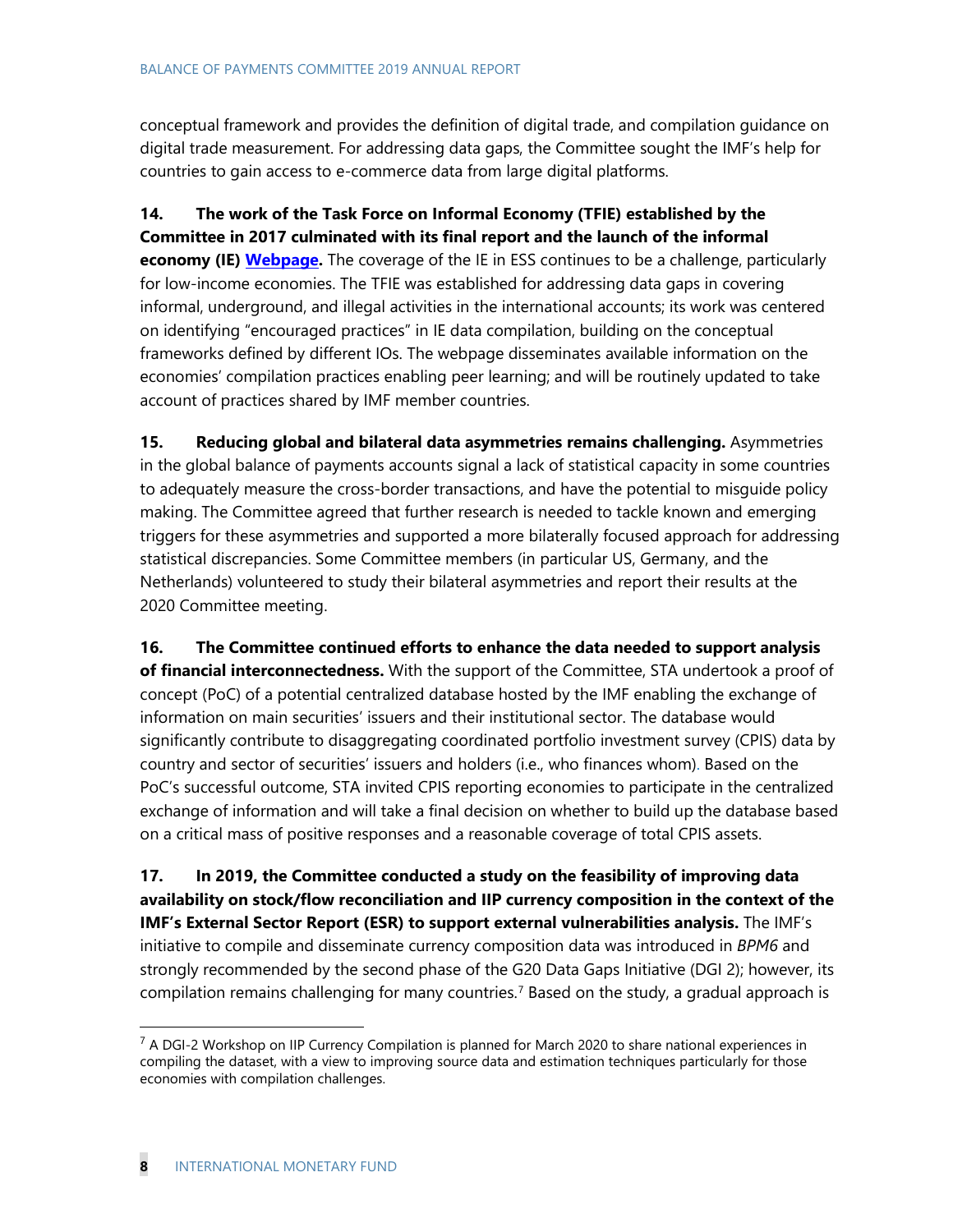proposed allowing partial data reporting as well as lower-exigence requirements, particularly for countries with low statistical capacity. STA asked the Committee members representing External Balance Assessment (EBA)/ESR countries to report the requested data for the next collection round, launched in December 2019. [8](#page-8-0)

### **C. Implementing the 2019 Research Agenda**

**18. The Committee's work on the research agenda contributes to maintaining the relevance of ESS for new economic and financial developments until the revision of statistical manuals is launched.** The list is not closed and STA will continue gathering research topics that require either clarification or more structural changes to the *BPM6—*including supplementary frameworks where feasible.

**19. Several clarification notes on emerging methodological issues were prepared and posted on the** *BPM6* **and Committee's websites in recent years.** As an outcome of 2019 Committee meeting discussions, clarification notes will be posted on the treatment of participations in the capital of IOs and respective income; negative equity in direct investment statistics; and recording of letters of credit in ESS. The proposed 2020 research agenda includes topics to be addressed before/for the 2020 Committee meeting such as the treatment of centralized currency unions in macroeconomic statistics; recording IPPs in ESS; and compiling statistics on greenfield investment and sustainable finance to better inform financial stability analysis, including potential risks from climate change.

## **2020 WORK PROGRAM**

**20. The top priorities of the Committee for 2020** are (i) continuing the work on identifying overarching research topics for designing the *BPM6* update strategy; (ii) reducing global and bilateral data asymmetries; (iii) recording IPPs in ESS; and (iv) undertaking preparatory work for launching the data collection on SPEs.

**21.** The proposed **medium priority topics** include (i) providing guidance on the treatment of centralized currency unions in macroeconomic statistics; (ii) continuing work on GVCs measurement issues under current *BPM6* framework; (iii) enhancing balance sheet statistics and global flow of funds to provide more detailed insights on financial interconnectedness through a first full exchange of information for a centralized database on sectors and issuers of securities; and (iv) developing guidance on the remaining issues of the ESS research agenda, including exploratory work on the feasibility of measuring cross border flows and positions on sustainable finance. The 2020 work program of the Committee is available [online](https://www.imf.org/external/pubs/ft/bop/2019/32.htm) (see BOPCOM 19/19).

<span id="page-8-0"></span> <sup>8</sup> Data reporting for EBA/ESR was initiated in 2017.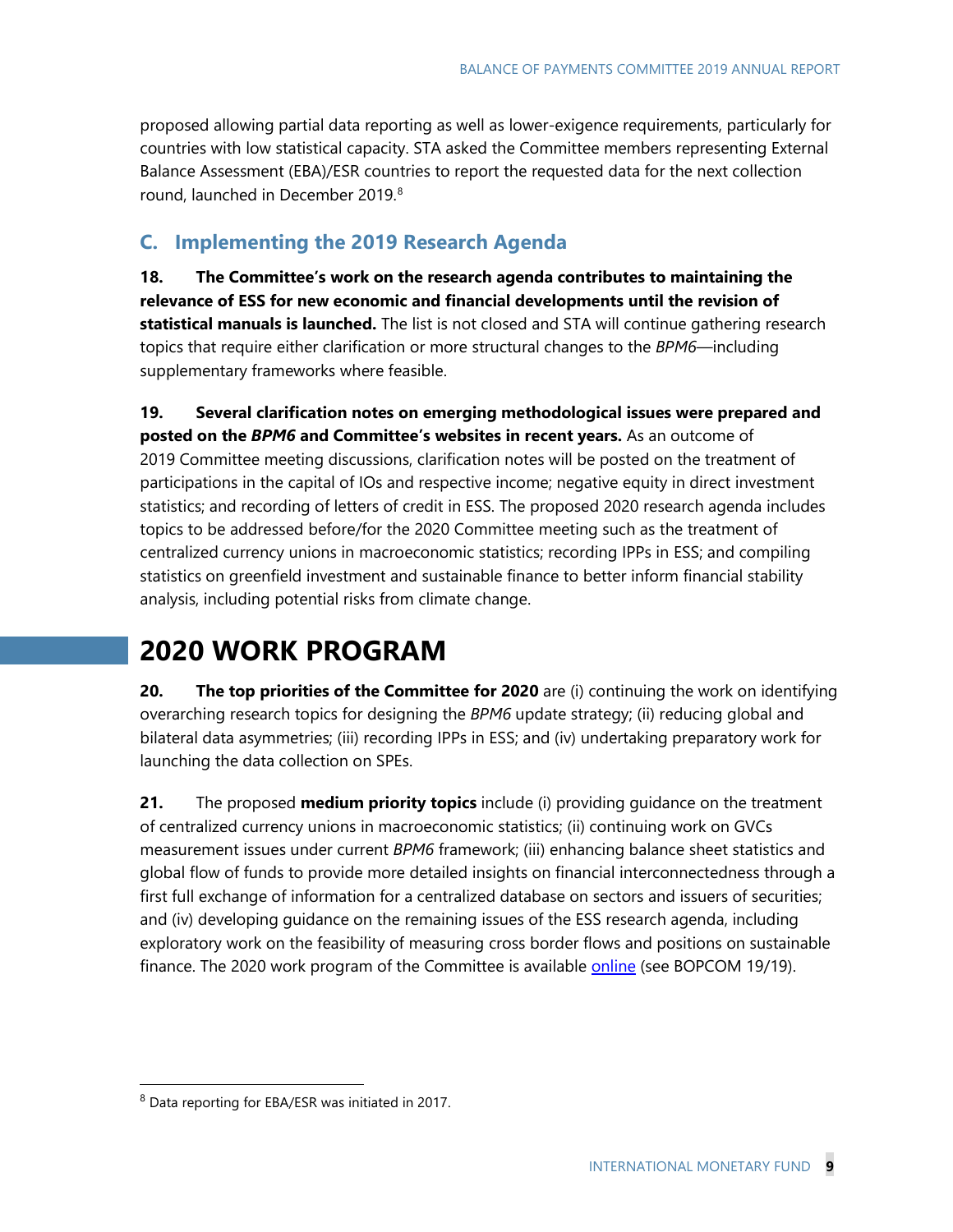## **Appendix I. Membership of the IMF Committee on Balance of Payments Statistics and Representatives of IOs**

#### **(As of November 30, 2019)**

#### *Chair*

Louis Marc Ducharme IMF, Statistics Department

#### *Members*

Grace Akrofi Bank of Ghana Mher Barseghyan Central Bank of Armenia Kenneth Egesa Bank of Uganda Paul Farello Bureau of Economic Analysis United States Fabienne Fortanier De Nederlandsche Bank Perry Francis<sup>[1](#page-9-0)</sup> Bank of England Hu Hong State Administration of Foreign Exchange People's Republic of China Yutaka Matsushita Robert Pupynin Central Bank of the Russian Federation Gabriel Quirós IMF, Statistics Department Norhayati Razi Bank Negara, Malaysia Mounir Rhandi Office des Changes Morocco Fernando Rocha Banco Central do Brasil Yangchen Tshogyel Royal Monetary Authority of Bhutan Carlos Sánchez-Muñoz IMF, Statistics Department Ursula Schipper Deutsche Bundesbank

Shinya Nakamura Bank of Japan

Ministry of Finance, Japan

Consuelo Soto Central Reserve Bank of Peru

Germany

<span id="page-9-0"></span><sup>&</sup>lt;sup>1</sup> Did not attend the October 2019 Committee meeting.